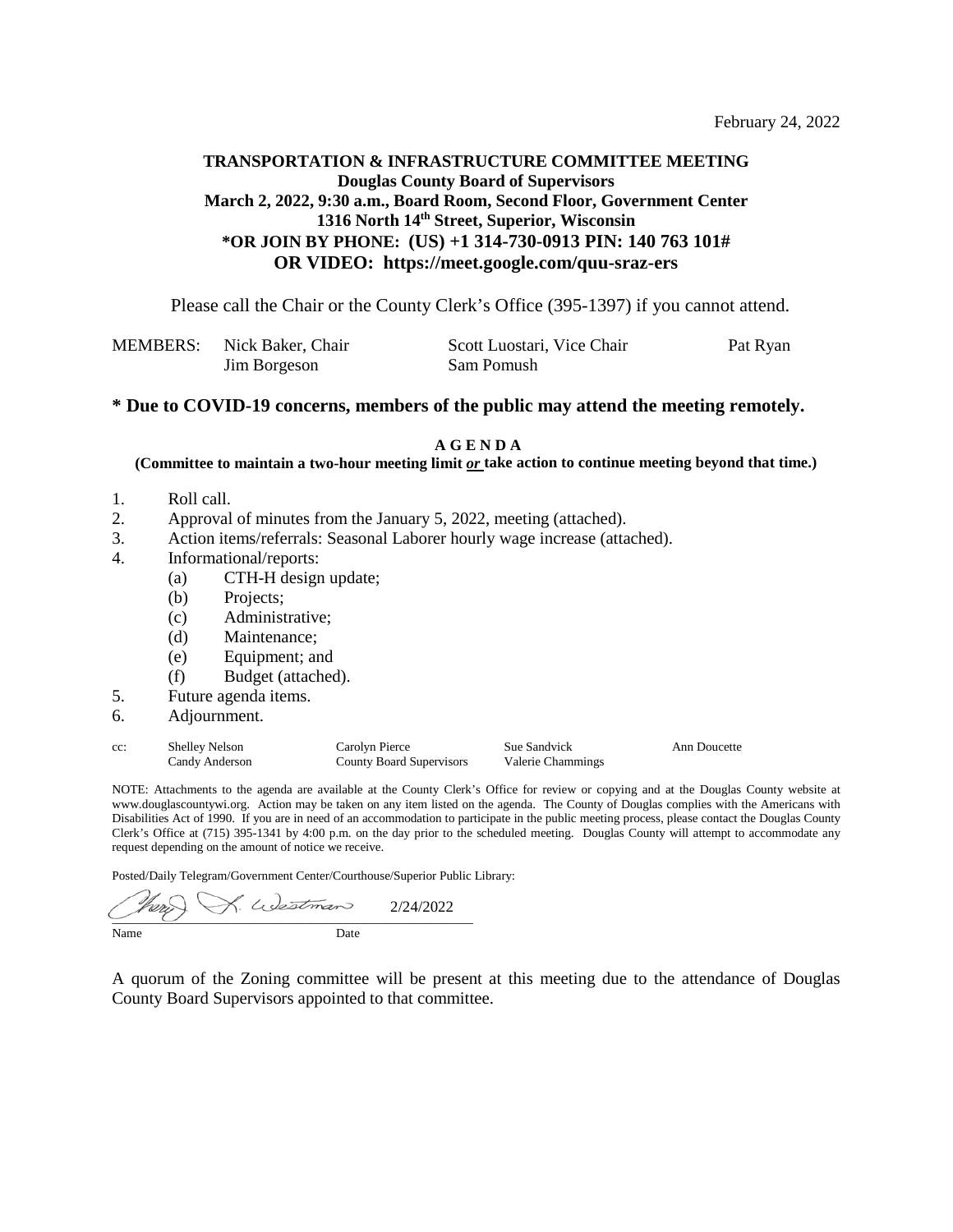### **TRANSPORTATION & INFRASTRUCTURE COMMITTEE MEETING Douglas County Board of Supervisors January 5, 2022, 9:30 a.m., Board Room, Second Floor, Government Center 1316 North 14th Street, Superior, Wisconsin**

Meeting called to order by Chair Baker.

**ROLL CALL:** Present – Nick Baker, Samuel Pomush, Scott Luostari. Absent – Pat Ryan, Jim Borgeson (remote). Others present – Candy Anderson, Valerie Chammings, Tracy Ruppe, Shelley Nelson, Craig Plummer, Craig Tyson, Cheryl Westman, Committee Clerk.

**APPROVAL OF MINUTES:** Motion by Pomush, second Luostari, to approve the minutes from the November 3, 2021, meeting. Motion carried.

New Highway Accountant Valerie Chammings introduced.

**ACTION ITEMS/REFERRALS: Intergovernmental Agreement between North West Wisconsin Counties for Highway Department Mutual Aid.** Northwest counties already have this in place verbally, more of a formal agreement and provides documentation. Corporation Counsel is currently reviewing.

**ACTION (RESOLUTION):** Motion by Pomush, second Luostari, to approve Intergovernmental Agreement between North West Wisconsin Counties for Highway Department Mutual Aid, with Corporation Counsel's endorsement. Motion carried unanimously.

#### **INFORMATIONAL/REPORTS:**

**Projects:** Jackman distributed SEH project update; U, H, M different design status points; C West – monthly meetings with designer and state, moving forward and planning for 2024 construction.

**Administrative:** Jackman reported no CTH-W Nemadji Bridge update; awaiting timber cutting near highway facility by Forestry Department (approved at Forestry Committee's December meeting); staff update: still down one mechanic and one other position, waiting for McGrath study to investigate potential for minor reorganization; state municipal agreements for LRIP forthcoming in spring.

**Maintenance:** Plummer reported hand brushing, right-of-way, snow removal, and patching work ongoing.

**Equipment:** Tyson reported keeping trucks operating and working on ordering new equipment for next season.

**Budget:** Anderson reviewed the budget for the time period ending October 31, 2021.

**Future Agenda Items:** Town of Brule (CTH – H). Next meeting is March 2, 2022.

**ADJOURNMENT:** Motion by Pomush, second Luostari, to adjourn. Motion carried. Meeting adjourned at 9:54 a.m.

Submitted by,

Cheryl Westman, Committee Clerk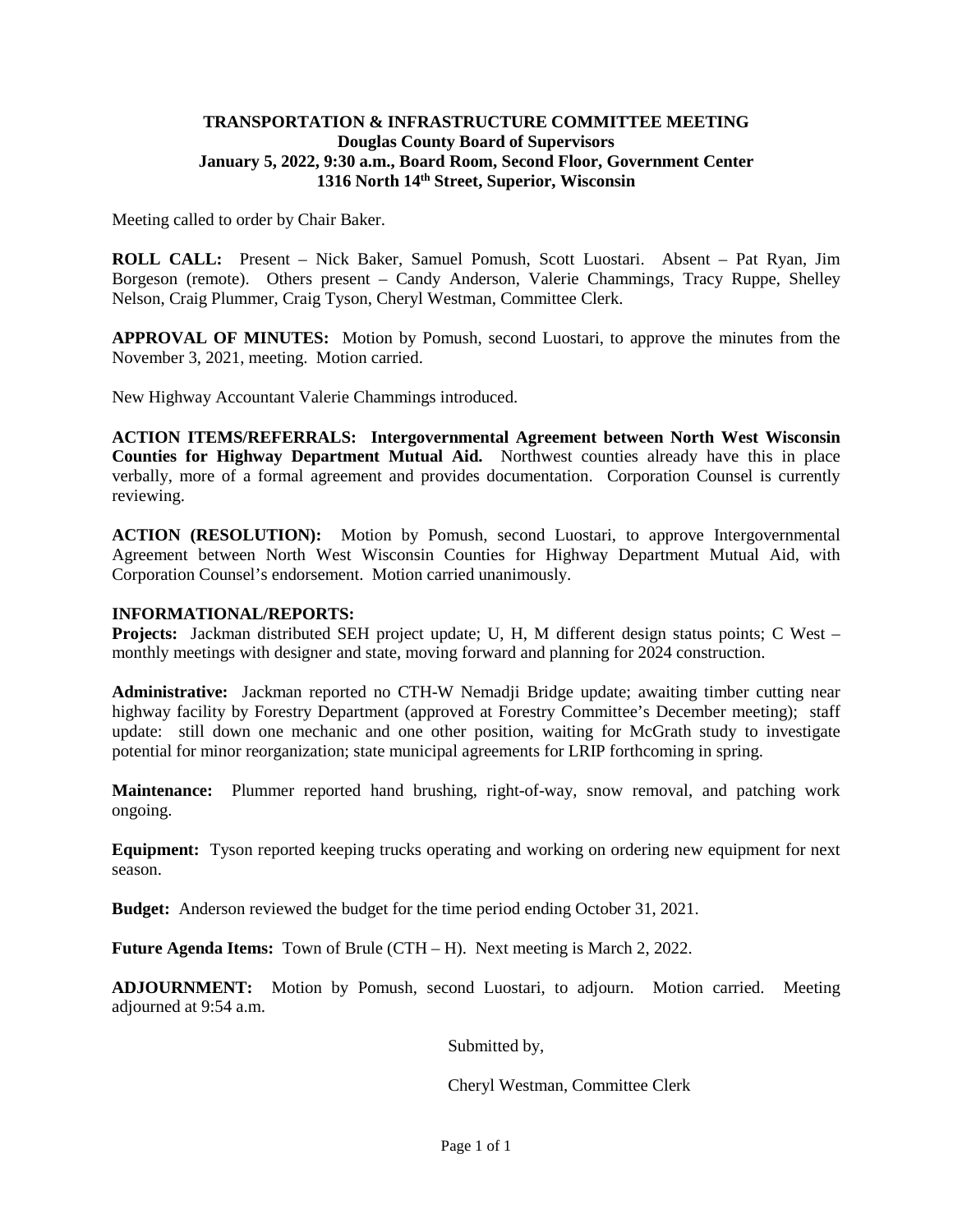

## **MEMORANDUM**

TO: Transportation & Infrastructure Committee

FROM: Jason Jackman

DATE: February 11<sup>h</sup>, 2022

RE: Seasonal Laborer Hourly Wage Increase

Due to the high demand of entry level workers and higher wages being offered for similar work I am requesting approval to increase the hourly wage of the department's Seasonal Laborers from \$12.50(Season 1), \$13.00(Season 2) and \$13.50(Season 3) to \$15.00, \$16.00 and \$17.00. The last several years we have budgeted for eight Seasonal Laborers, but have been unable to fill all the openings. This proposed increase will not affect our current budget and would be equivalent to the Lead Park Workers hourly wage at the Forestry Department.

Thank you for your consideration.

Jason Jackman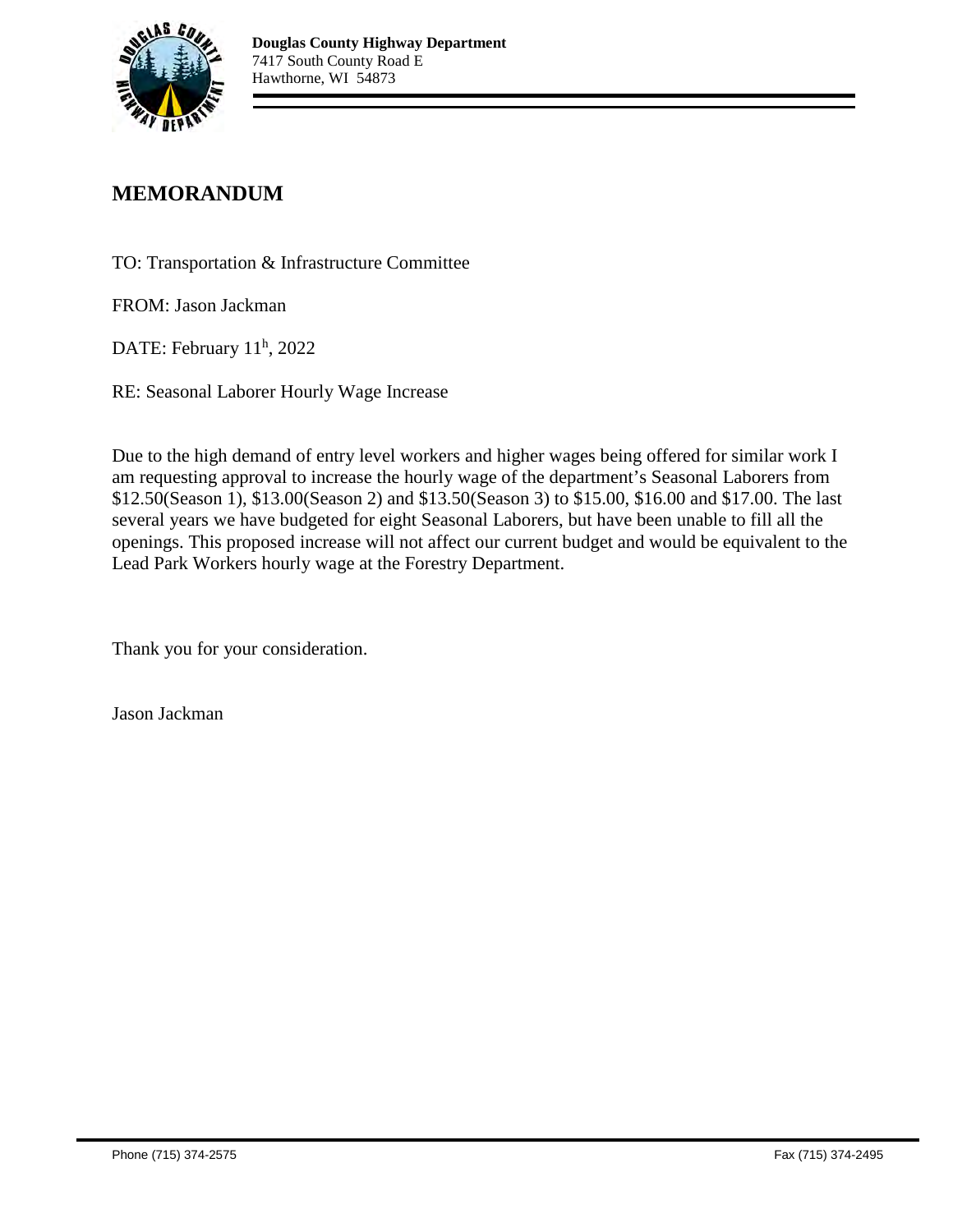# **Douglas County** 2022 Budget Form B-5 **New Positions and Upgrades**

री नग **FUND MAJOR FUNCTION DEPARTMENT COST CENTER ALL SECTIONS COMMITTEE: !!** 775 Highway Seasonal Laborers Highway 32100 Transportation and Infrastructure

### **NEW POSITION(S)**

| Class.                             | ____<br><b>Number</b><br>of.<br>Pos. | <b>Salary</b><br>per<br>Hour | <b>Salary</b><br>. per<br>Year | <b>Total</b> | <b>FICA</b> | <b>Retire</b> | Life &<br><b>Hospital</b><br>$\ln s$ . | $\alpha = 0.0001$<br>Workers<br>Comp | <b>Misc</b> | <b>Total</b><br><b>Cost</b> |
|------------------------------------|--------------------------------------|------------------------------|--------------------------------|--------------|-------------|---------------|----------------------------------------|--------------------------------------|-------------|-----------------------------|
|                                    |                                      |                              |                                | \$0          | \$0         | SD            |                                        | \$1                                  |             | so                          |
| 机磁性<br>Reason for new position(s): | and the second control of the second |                              |                                |              |             |               |                                        |                                      |             |                             |

Note: Total salary should include total arrount to be paid, including overtime, etc.

## **PROPOSED POSITION RECLASSIFICATION(S)**

| <b>Position</b>                    | <b>Present</b><br>Class. | Prop.<br>Class. | <b>Present</b><br><b>Salary</b> | Proposed<br><b>Salary</b> | Increase<br>⇒In ⊺<br><b>Salary</b> | <b>Increase</b><br><b>FICA</b> | <b>Increase</b><br>Retire. | $\ln c$ in<br><b>Workers</b><br>Comp. & Other | <b>Total</b><br>Inc. in<br><b>Cost</b> |
|------------------------------------|--------------------------|-----------------|---------------------------------|---------------------------|------------------------------------|--------------------------------|----------------------------|-----------------------------------------------|----------------------------------------|
| Seasonal Laborars (6)              |                          |                 | \$43,608.00                     | \$51,300,00               |                                    |                                |                            |                                               |                                        |
| Seasonal Laborer, 2nd Year         |                          |                 |                                 |                           | \$7,692,00                         | \$588.44                       |                            | \$52.23                                       | <b>\$8,332.67</b>                      |
|                                    |                          |                 | \$7,558,00                      | \$9,120.00                | \$1,562.00                         | \$119,49                       |                            | \$10.61                                       |                                        |
| Seasonal Laborer, 3rd Year         |                          |                 | \$9,708.00                      | \$11,985.00               | \$2,277,00                         |                                |                            |                                               | \$1,692.10                             |
|                                    |                          |                 |                                 |                           |                                    | \$174.19                       |                            | 815.46                                        | \$2,466.65                             |
| Reason for proposed recessarceson: |                          |                 |                                 |                           |                                    |                                |                            |                                               | \$12,491.42                            |

Increase hourly wage for Seasonal Laborers from \$12.50, \$13.00, and \$13.50 to \$15.00, \$16.00, and \$17.00 respectively. Eight total positions.

 $02$   $||1||2022$ eman **hnent Heady** 

ottle oflylows **County Administrator Recommended** 

**Standing Committee Approvel** 

**Administration Committee Approval** 

PLEASE NOTE: For new positions: Attach a copy of the Job Description Attach a copy of respective committee minutes

 $\mathcal{L} = \mathcal{L}$  $\epsilon \lesssim 2$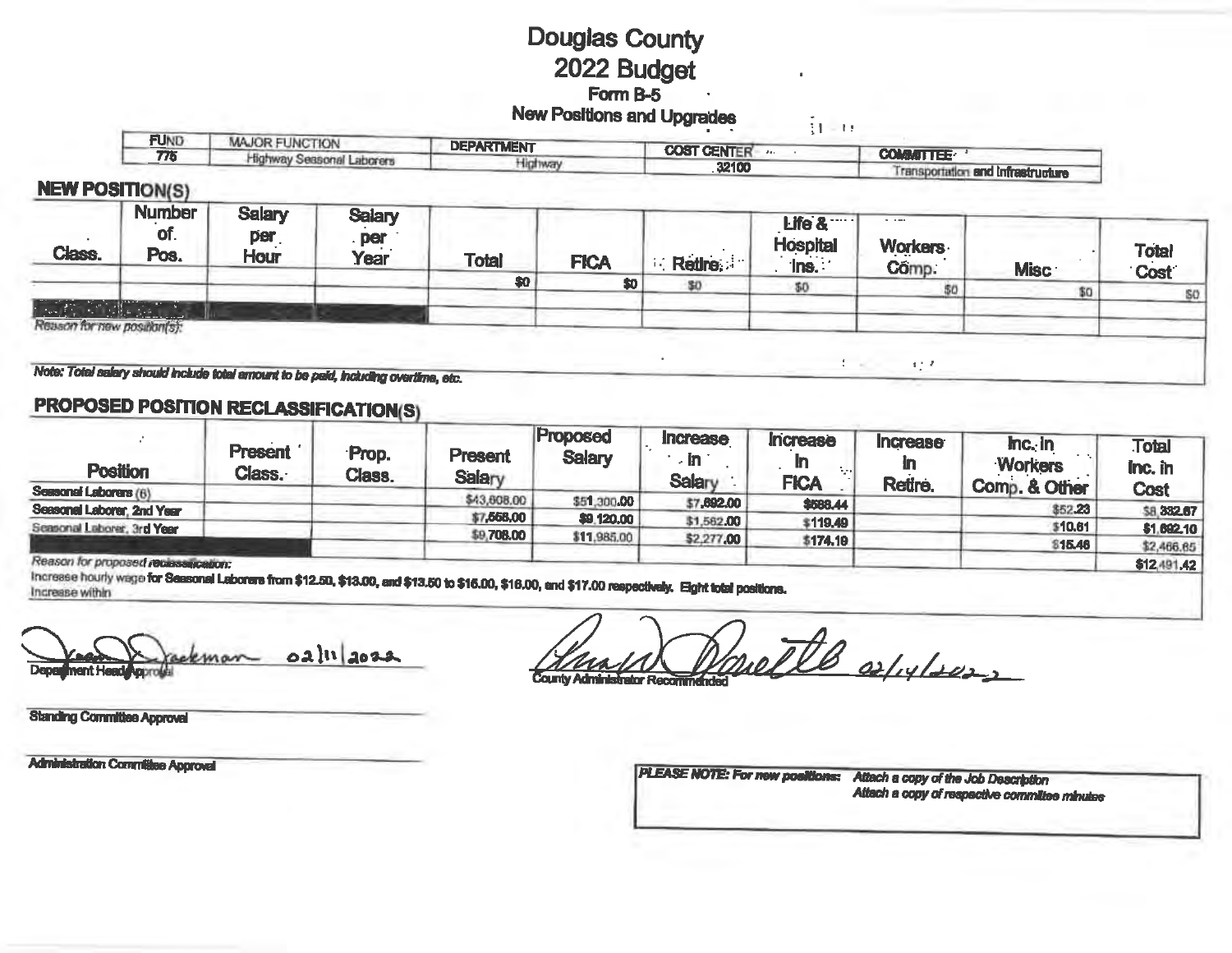| 83500                                   | DOUGLAS COUNTY, WISCONSIN                      |              | $\mathbf{1}$  |                   |                   |
|-----------------------------------------|------------------------------------------------|--------------|---------------|-------------------|-------------------|
| MHWYR08                                 | Highway Department--Budget Detail              |              | 02/23/22      |                   |                   |
| DL2021                                  | For the Twelve Months Ending December 31, 2021 | 15:33:30     |               |                   |                   |
|                                         | 3 YR Prior                                     | 2 YR Prior   | 1 YR Prior    | <b>Current Yr</b> | <b>Current Yr</b> |
|                                         | Actual                                         | Actual       | Actual        | Amended           | Actual            |
| Account Description                     | Amount                                         | Amount       | Amount        | <b>Budget</b>     | Amount            |
|                                         |                                                |              |               |                   |                   |
| Revenues                                |                                                |              |               |                   |                   |
| <b>General Property Taxes</b>           | 3,393,702.00                                   | 3,265,140.00 | 3,044,459.00  | 3,044,459.00      | 3,044,459.00      |
| Transportation-Fed Grant-FEMA           | 615,562.55                                     | 411,265.94   | 125.00        |                   |                   |
| <b>Transportation-State Grants</b>      | 1,263,402.40                                   | 1,366,060.11 | 1,991,284.86  | 1,240,500.00      | 1,239,827.65      |
| Wide-load Moving Permits on             | 480.00                                         | 360.00       | 4,990.00      | 1,000.00          | 660.00            |
| <b>Highway Maint &amp; Construction</b> | 81,881.31                                      | 282,604.95   | 245,749.57    | 40,000.00         | 20,092.85         |
| Transportation                          | 2,381,742.03                                   | 2,578,820.46 | 2,069,028.18  | 2,328,357.82      | 2,192,292.69      |
| Interest Income                         | 14,999.84                                      | 8.64         | 2,218.53      |                   | 1,143.66          |
| Office Space Rental                     | 7,304.52                                       | 7,304.52     | 7,304.52      | 7,305.00          | 8,888.81          |
| Sale of Salvage & Waste Prod            | 3,207.34                                       | 1,429.41     | 2,509.18      |                   | 6,637.63          |
| Gain/Loss on Sale (Prop.& Equip)        | (29, 199.02)                                   | (10, 293.18) |               |                   | (2,849.00)        |
| <b>Insurance Recoveries</b>             | 4,166.81                                       | 12,378.27    | 12,901.85     |                   | 14,872.71         |
| Reimbursement of Expenses               | 650,387.97                                     | 130,039.00   | 2,814.00      |                   |                   |
| Other Revenue                           |                                                |              | 10.07         |                   | 8.85              |
| <b>Bad Debt/Other Recoveries</b>        | 370,367.00                                     | 248,618.86   |               |                   | 222,640.98        |
| <b>Transfer from Debt Equity</b>        | 5,000,000.00                                   | 95,000.00    | 7,711,372.00  | 3,167,300.00      |                   |
| <b>Revenues</b>                         | 13,758,004.75                                  | 8,388,736.98 | 15,094,766.76 | 9,828,921.82      | 6,748,675.83      |
|                                         |                                                |              |               |                   |                   |
| Expenses                                |                                                |              |               |                   |                   |
| <b>Personnel Services</b>               | 3,374,477.74                                   | 3,228,336.08 | 2,928,838.49  | 3,377,161.00      | 2,947,718.47      |
| <b>Contractual Services</b>             |                                                |              |               |                   |                   |
| Legal                                   |                                                |              | 776.00        |                   | 14.99             |
| Other Professional Serv.                |                                                | 600.00       | 30.00         | 100.00            | 571.50            |
| Electric                                | 44,324.92                                      | 44,560.35    | 44,652.39     | 45,750.00         | 45,262.11         |
| <b>Natural Gas</b>                      | 35,644.32                                      | 45,138.37    | 37,706.59     | 41,500.00         | 49,689.48         |
| Telephone                               | 18,102.53                                      | 18,302.83    | 17,768.70     | 18,550.00         | 18,220.10         |
| Maint. Agreement                        | 1,129.35                                       | 979.31       | 1,228.73      | 1,100.00          | 1,734.61          |
| <b>Laundry Services</b>                 | 9,549.64                                       | 11,229.86    | 11,290.09     | 11,250.00         | 11,223.22         |
| Other Repair & Maint.                   | 2,986.65                                       |              | 17,163.46     | 1,250.00          | 8,765.61          |
| <b>Internet Service</b>                 | 2,016.92                                       | 2,015.72     | 2,013.52      | 2,200.00          | 2,176.95          |
| <b>Cellular and Pager Service</b>       | 5,224.85                                       | 5,195.80     | 4,105.16      | 4,500.00          | 4,781.05          |
| Fire Protection/Prevention              | 1,579.71                                       | 1,496.00     | 1,802.50      | 1,800.00          | 1,445.50          |
| Landfill Service                        | 4,049.41                                       | 4,388.02     | 4,974.93      | 4,000.00          | 5,610.09          |
| <b>Other Outside Services</b>           | 3,611,899.07                                   | 3,671,882.93 | 3,171,304.55  | 2,577,592.82      | 2,730,628.24      |
| <b>Total Contractual Services</b>       | 3,736,507.37                                   | 3,805,789.19 | 3,314,816.62  | 2,709,592.82      | 2,880,123.45      |
|                                         |                                                |              |               |                   |                   |
| Supplies & Expense                      |                                                |              |               |                   |                   |
| Postage                                 | 1,316.02                                       | 776.65       | 705.12        | 1,200.00          | 1,364.42          |
| Office Supplies & Expense               | 5,896.21                                       | 5,749.80     | 3,341.11      | 6,000.00          | 5,269.83          |
| <b>Printing &amp; Duplication</b>       | 603.51                                         | 565.45       | 1,218.44      | 700.00            | 479.45            |
| <b>Other Computer Supplies</b>          | 1,557.40                                       | 1,592.10     |               | 1,600.00          | 2,052.85          |
| <b>Membership Dues</b>                  | 350.00                                         | 350.00       | 535.00        | 550.00            | 630.00            |
| Training & Seminars                     | 8,986.10                                       | 8,038.58     | 9,165.36      | 9,450.00          | 6,280.17          |
| Advertising                             | 392.93                                         | 1,025.00     | 370.14        | 1,000.00          | 15.73             |
| Licenses & Permits                      | 260.09                                         | 34.67        | 184.26        | 100.00            |                   |
| Mileage                                 | 203.60                                         |              |               |                   |                   |
| Janitorial Supplies                     | 3,093.10                                       | 5,078.66     | 4,107.64      | 5,000.00          | 6,791.98          |
| <b>Other Operating Supplies</b>         | 992.65                                         | 13,215.22    | 598.81        | 2,100.00          | 1,959.63          |
| Gas & Fuel                              | 401,907.40                                     | 415,762.37   | 269,648.28    | 358,110.00        | 310,802.77        |
| Oil Grease & Accessories                | 26,853.30                                      | 22,104.91    | 34,264.49     | 22,800.00         | 19,741.20         |
| Repair Parts & Maintanence              | 301,563.01                                     | 329,900.91   | 291,236.76    | 300,000.00        | 322,486.60        |
| <b>Painting Supplies</b>                | 22.34                                          | 56.91        | 162.06        | 200.00            | 144.16            |
| Tires & Batteries                       | 61,071.04                                      | 65,396.99    | 50,655.65     | 51,600.00         | 41,414.76         |
| General Equip. Maint.                   |                                                | 2,762.00     |               | 500.00            |                   |
|                                         |                                                |              |               |                   |                   |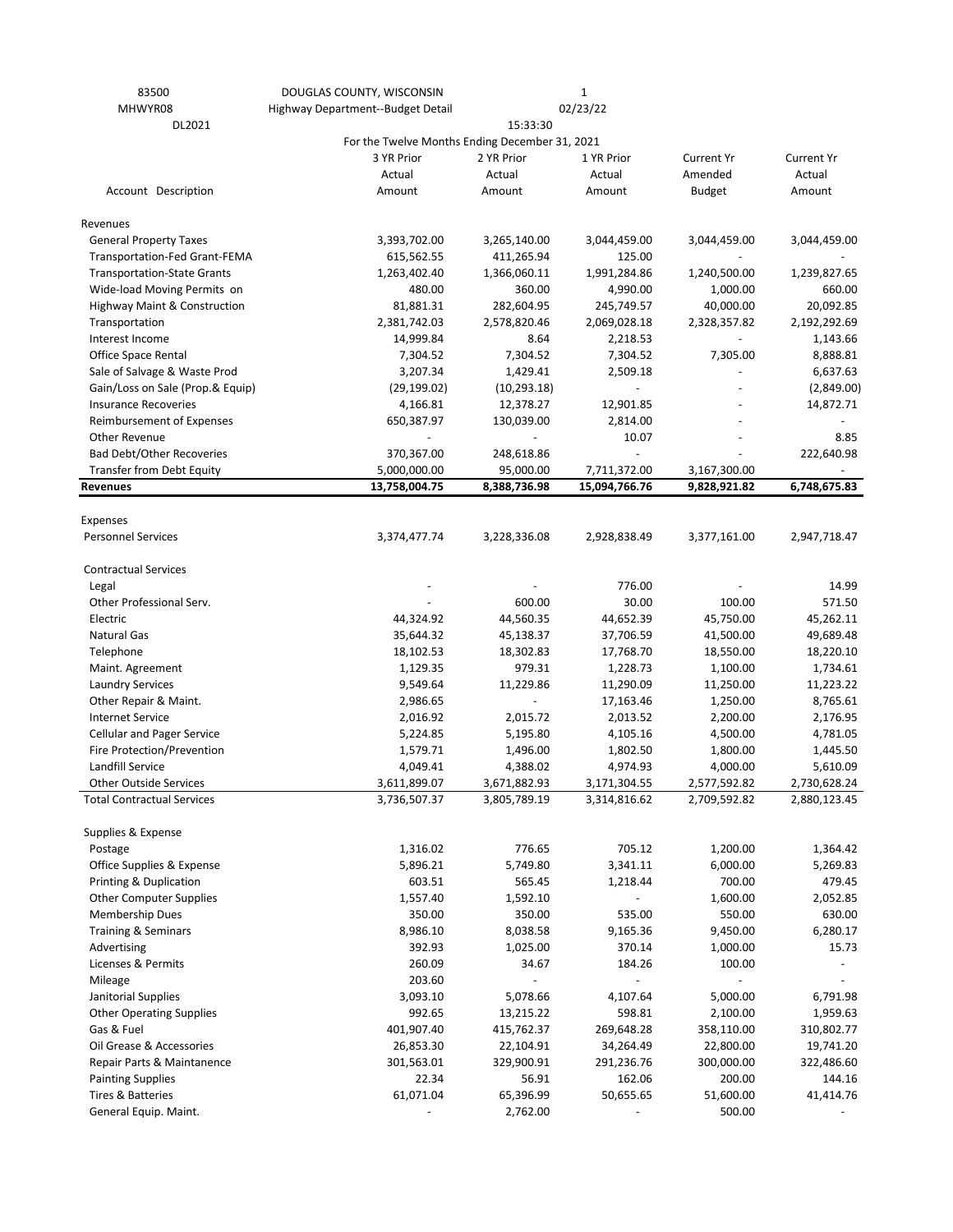| 83500                                 | DOUGLAS COUNTY, WISCONSIN                      |                | $\overline{2}$   |                   |                   |
|---------------------------------------|------------------------------------------------|----------------|------------------|-------------------|-------------------|
| MHWYR08                               | Highway Department--Budget Detail              |                | 02/23/22         |                   |                   |
| DL2021                                |                                                |                |                  |                   |                   |
|                                       | For the Twelve Months Ending December 31, 2021 |                |                  |                   |                   |
|                                       | 3 YR Prior                                     | 2 YR Prior     | 1 YR Prior       | <b>Current Yr</b> | <b>Current Yr</b> |
|                                       | Actual                                         | Actual         | Actual           | Amended           | Actual            |
| Account Description                   | Amount                                         | Amount         | Amount           | <b>Budget</b>     | Amount            |
| <b>Bldg Maint. Supplies</b>           | 10,249.62                                      | 10,481.48      | 10,494.11        | 11,700.00         | 17,044.33         |
| Consumable Tools                      | 33,529.09                                      | 21,450.07      | 9,712.99         | 29,800.00         | 18,669.59         |
| Sign Parts & Supplies                 | 4,888.32                                       | 8,394.85       | 8,611.26         | 5,500.00          | 10,557.62         |
| <b>Welding Supplies &amp; Expense</b> | 5,484.21                                       | 2,363.79       | 2,471.09         | 4,000.00          | 2,616.72          |
| Inventory Adjustment                  | 22,988.23                                      | 8,573.89       | 21,296.01        |                   |                   |
| Road Supplies                         | 254,213.36                                     | 331,241.15     | 183,289.97       | 242,735.00        | 215,605.13        |
| <b>Shop Supplies</b>                  | 24,187.99                                      | 10,449.94      | 29,139.52        | 17,600.00         | 20,720.08         |
| Ready for Use                         | (4, 553.63)                                    | (11, 679.07)   | (10, 140.19)     | (8,100.00)        | (6,315.28)        |
| Supplies and Expense                  | 1,166,055.89                                   | 1,253,686.32   | 921,067.88       | 1,064,145.00      | 998,331.74        |
| <b>Fixed Charges</b>                  |                                                |                |                  |                   |                   |
| Insurance                             | 182,544.00                                     | 193,138.00     | 202,569.00       | 213,025.00        | 215,537.00        |
| Rents and Leases                      | (172.04)                                       | 17,029.44      | 43,541.20        |                   |                   |
| Equipment                             | 5,748.78                                       | 5,921.21       | 5,586.40         | 5,900.00          | 6,798.28          |
| Depreciation/Amortization             | 3,684,269.07                                   | 3,847,982.09   | 4,128,397.75     | 4,256,790.00      | 4,202,265.02      |
| Depreciation Exp. - STATE             | 15,975.11                                      | 30,486.40      | 30,008.16        | 30,008.00         | 44,726.69         |
| Service Fees                          |                                                | 786.34         |                  |                   |                   |
| <b>Fixed Charges</b>                  | 3,888,364.92                                   | 4,095,343.48   | 4,410,102.51     | 4,505,723.00      | 4,469,326.99      |
| Debt Service                          |                                                |                |                  |                   |                   |
| <b>Grants &amp; Contributions</b>     |                                                |                |                  |                   |                   |
| Aid to Localities                     | 115,396.00                                     | 103,030.34     | 95,042.55        | 51,380.00         | 194,372.55        |
| <b>Grants &amp; Contributions</b>     | 115,396.00                                     | 103,030.34     | 95,042.55        | 51,380.00         | 194,372.55        |
| <b>Department Allocations</b>         |                                                |                |                  |                   |                   |
| <b>Equipment Storage</b>              |                                                |                |                  | (1.00)            |                   |
| <b>Machinery Operation</b>            | (42, 974.44)                                   | (39,882.46)    | (41, 208.19)     | (40,000.00)       | (77, 017.33)      |
| Other Inter-dept Allocation           | 4,896.32                                       | (17,887.21)    | (87, 254.84)     | (1.00)            | (115,760.98)      |
| <b>Capital Asset Acquisitions</b>     | (3, 278, 881.81)                               | (2,913,710.64) | (2,957,171.16)   | (2,700,000.00)    | (2,543,123.01)    |
| Data Processing Allocation            | 242,382.00                                     | 246,473.00     | 230,385.00       | 245,000.00        | 242,607.00        |
| <b>Department Allocations</b>         | (3,074,577.93)                                 | (2,725,007.31) | (2,855,249.19)   | (2,495,002.00)    | (2,493,294.32)    |
| <b>Total Operating Expenses</b>       | 9,206,223.99                                   | 9,761,178.10   | 8,814,618.86     | 9,212,999.82      | 8,996,578.88      |
| NET COST WITHOUT CAPITAL OUTLAY       | (4,551,780.76)                                 | 1,372,441.12   | (6, 280, 147.90) | (615, 922.00)     | 2,247,903.05      |
| <b>NET COST</b>                       | (4,551,780.76)                                 | 1,372,441.12   | (6, 280, 147.90) | (615, 922.00)     | 2,247,903.05      |